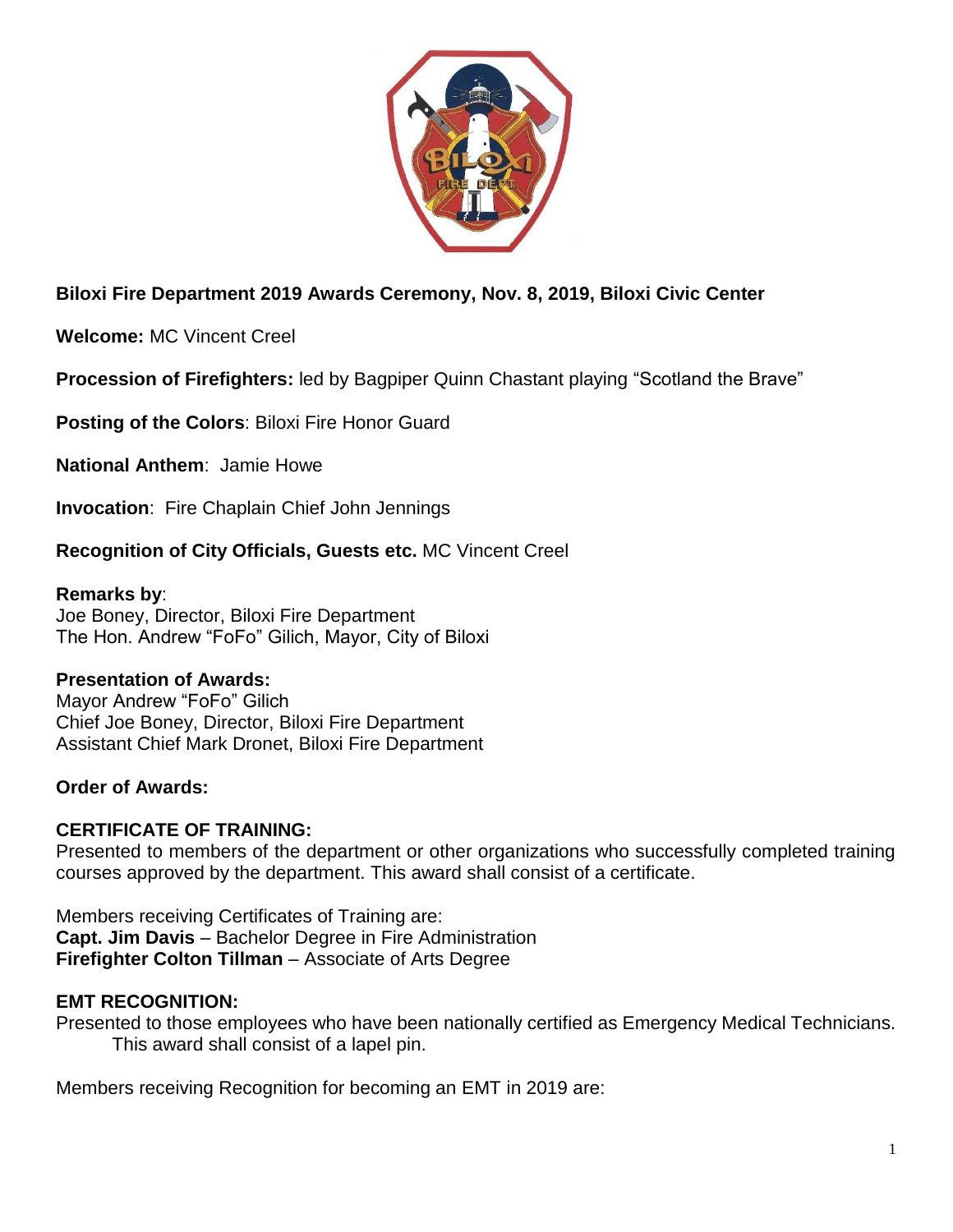| Beesley, Taylor   | Harris, Jonathan   |
|-------------------|--------------------|
| Deas, Brian       | Parker, John David |
| Denton, Chris     | Parker, Justin     |
| Garcia, Ronald    | Peterson, Hugh     |
| Gillespie, Wesley | Peterson, Robert   |
| Gipson, Bryan     | Tillman, Colton    |
| Groue, Sam        | Vuyovich, Jake     |
|                   |                    |

#### **CERTIFICATE OF APPRECIATION:**

Any officer of the department may send a letter of appreciation to any member, citizen, and/or group, organization, etc. for their contribution and/or support in various events approved by the department. This shall consist of a letter and/or certificate.

Members and/or citizens receiving a letter and/or Certificate of Appreciation are:

For helping to make the Biloxi Fire Department's annual Kids Academy a success

**Anne Marie Borries** Beau Rivage Resort & Casino

**Keith Crosby** Palace Casino Resort

**Jimmy Freeman** Hard Rock Hotel & Casino

**Phil Frisby** Pitcher Point Investments

**Al Greene** Beau Rivage Resort & Casino

**Mark McCrindle** IP Casino Resort & Spa **Christy Milbourne** MS Department of Transportation

**Kevin Murray** Servpro

**Patty Nash** Golden Nugget Hotel & Casino

**Gary Sly** Blossman Gas

**Sean Shoemake** US Select Insurance

**Susan Varnes** Treasure Bay Casino & Resort

**Arika Zandee** Smoothie King

For tactical and logistical assistance during the *Thunder Over the Sound* Air Show held May 3 – 5, 2019

**Sherry Bell Darren Ivy** Parks & Recreation, Director **Merit Health** 

**Beau Blaylock Billy Kelley** 

Gulf Coast Produce, General Manager Gulfport Fire Department, Deputy Chief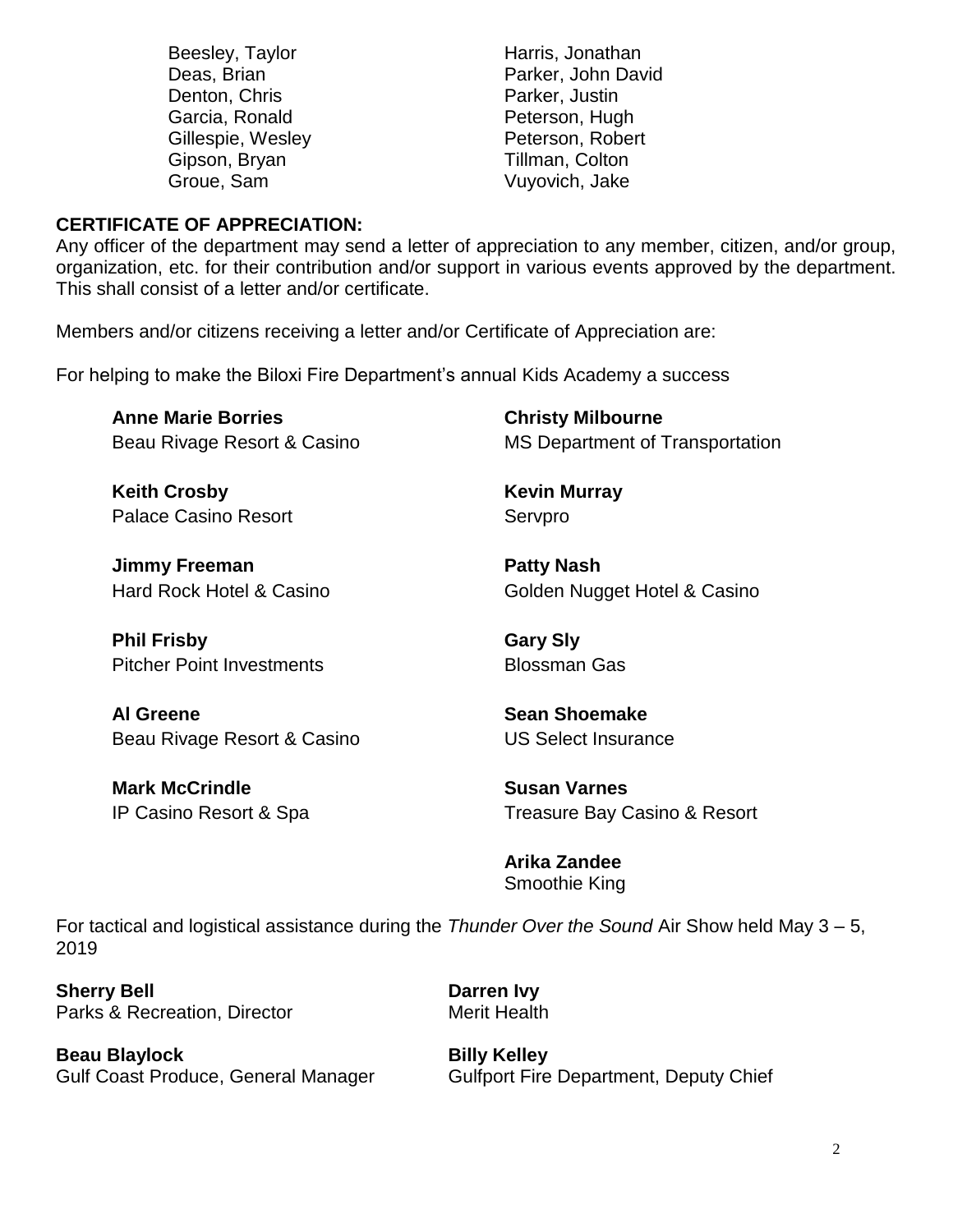**James Carver Ron Lessner** American Medical Response, Ops Mgr Biloxi Police Department, Major

**Kim Chatham Steve Moore**

**John Dodd Matthew Nault** Harrison County Sheriff's Office, Lieutenant Gulfport Fire Department, Deputy Chief

**James Donnett Troy Peterson** Keesler Fire Department, Chief Harrison County Sheriff

**Chase Edwards Tommy Searight** Combat Readiness Training Center, Fire Chief Parks & Recreation

**Jack Ewing Pat Sullivan** Department of Marine Resources, Captain Harrison County Fire Service, Chief

**Glenn Faust Don Wilson** 

**Will Freeman Nate Wilson** 

**Charles Wise** AMR, DC of EMS Operations

Merit Health **Harrison County Fire Service, AC** 

Mugshots, Manager MEMA, Logistics Chief

Department of Marine Resources, Lt. Ocean Springs Fire Dept. Interim Chief

For their generosity in serving our first responders in remembrance of 9/11:

**Dr. Todd Boucher Kristi Vermillion** Popp's Ferry Elementary, Principal Bubba Gump Shrimp Co.

**Traci Kessler** Nativity BVM Elementary, Principal

For assistance during an arson investigation that occurred on June 28, 2019:

**Gregory Marks** Gulfport Fire Department, Deputy Fire Marshall

For tactical and logistical assistance during the Search and Rescue Incident that occurred on August 19, 2019:

**Joseph Branning Eli Humphrey** Biloxi Police Department, Patrolman Biloxi Police Department, Patrolman

**Brandi Dorcik Weston Mayley** Biloxi Police Department, Dispatcher Biloxi Police Department, Patrolman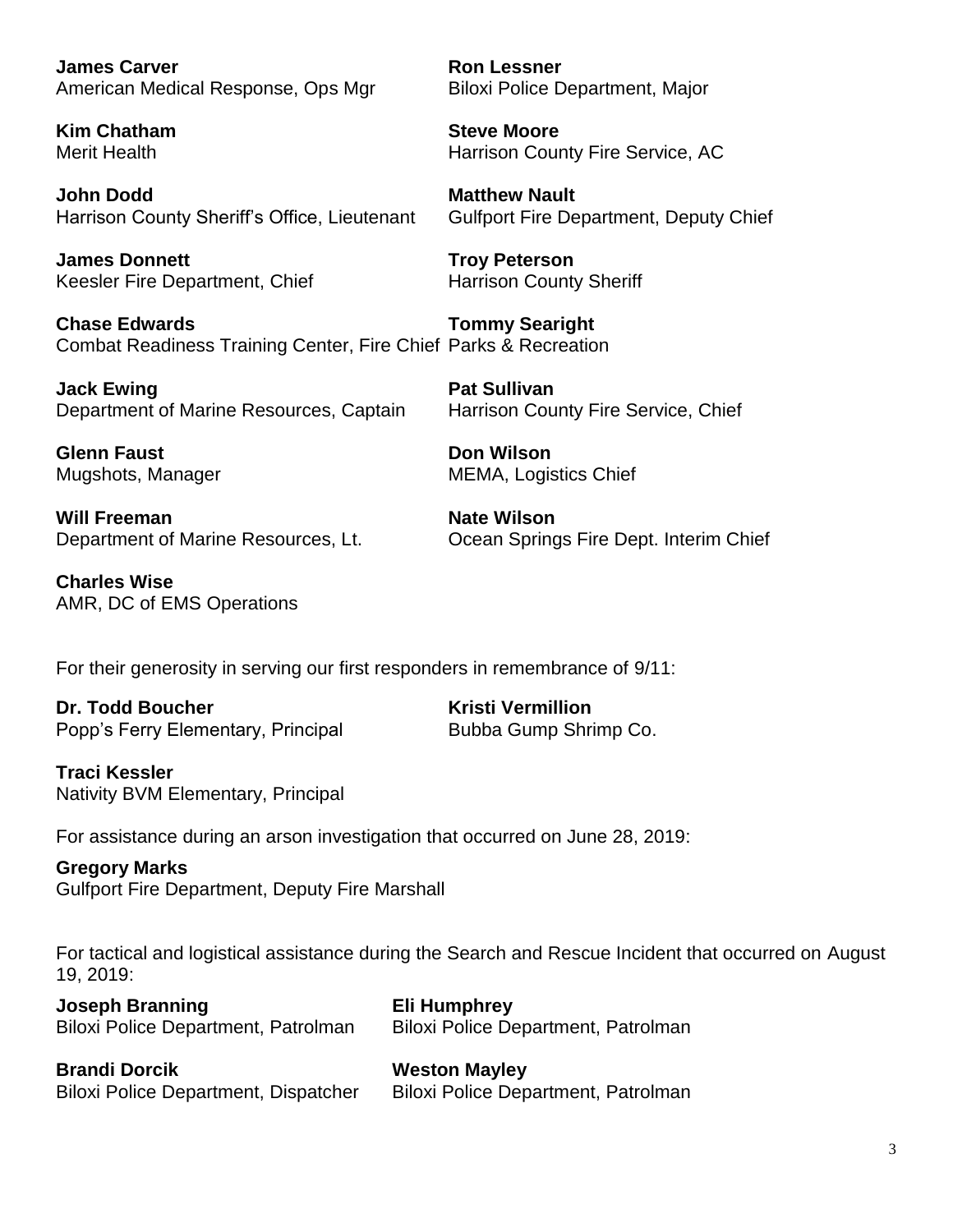**Joel England Jamie Risner**

Biloxi Police Department, Patrolman Biloxi Police Department, Dispatcher

**Kenneth Garner Kayla Parker** Biloxi Police Department, Sergeant Biloxi Police Department, Dispatcher

**Thomas Goldsworthy Tara Ramage** Biloxi Police Department, Lieutenant Biloxi Police Department, Dispatcher

**Montana Gregory Aaron Smith** Biloxi Police Department, Dispatcher Biloxi Police Department, Patrolman

**Brandon Hendry <b>Roderick Wiggins** Harrison County Sheriff's Office, Lt. Biloxi Police Department, Patrolman

**Stephanie Parks April Herndon** Harrison County Sheriff's Office, Dep. Police Department, Dispatcher

For graciously volunteering to sing the National Anthem for this ceremony each year:

**Jamie Howe**

## **CERTIFICATE OF SPECIAL RECOGNITION:**

*Presented to Biloxi Police Chief John Miller in recognition of your leadership, professionalism, and fortitude during the events of Officer Robert McKeithen's line of duty death. We commend you for handling this difficult task with dignity, grace, and compassion for the family, friends, and co-workers. Thank you.*

## **CERTIFICATE OF RECOGNITION:**

Presented to those who members who have contributed to the improvement of the department that merits recognition from the Fire Chief. This award shall consist of a certificate.

## **Firefighter John Massey**

*Firefighter III John Massey went above and beyond when he volunteered pressure wash the whole Public Safety Complex. He put in countless hours on weekends so as to cause less business disruptions. Not satisfied with just doing the Fire side, Firefighter Massey also did the Police side as well. He is being recognized for his work ethic and dedication.*

#### **Inspector Caleb Hudson**

*On June 5, 2019, Fire Inspector Caleb Hudson was installing hearing impaired smoke alarms in a deaf couple's residence. Utilizing his sign language skills, he was able to explain to the couple how the devices worked and the importance of having fire protection. Inspector Hudson is a valuable asset in bridging the hearing impaired communication gap between the Fire Department and the community.*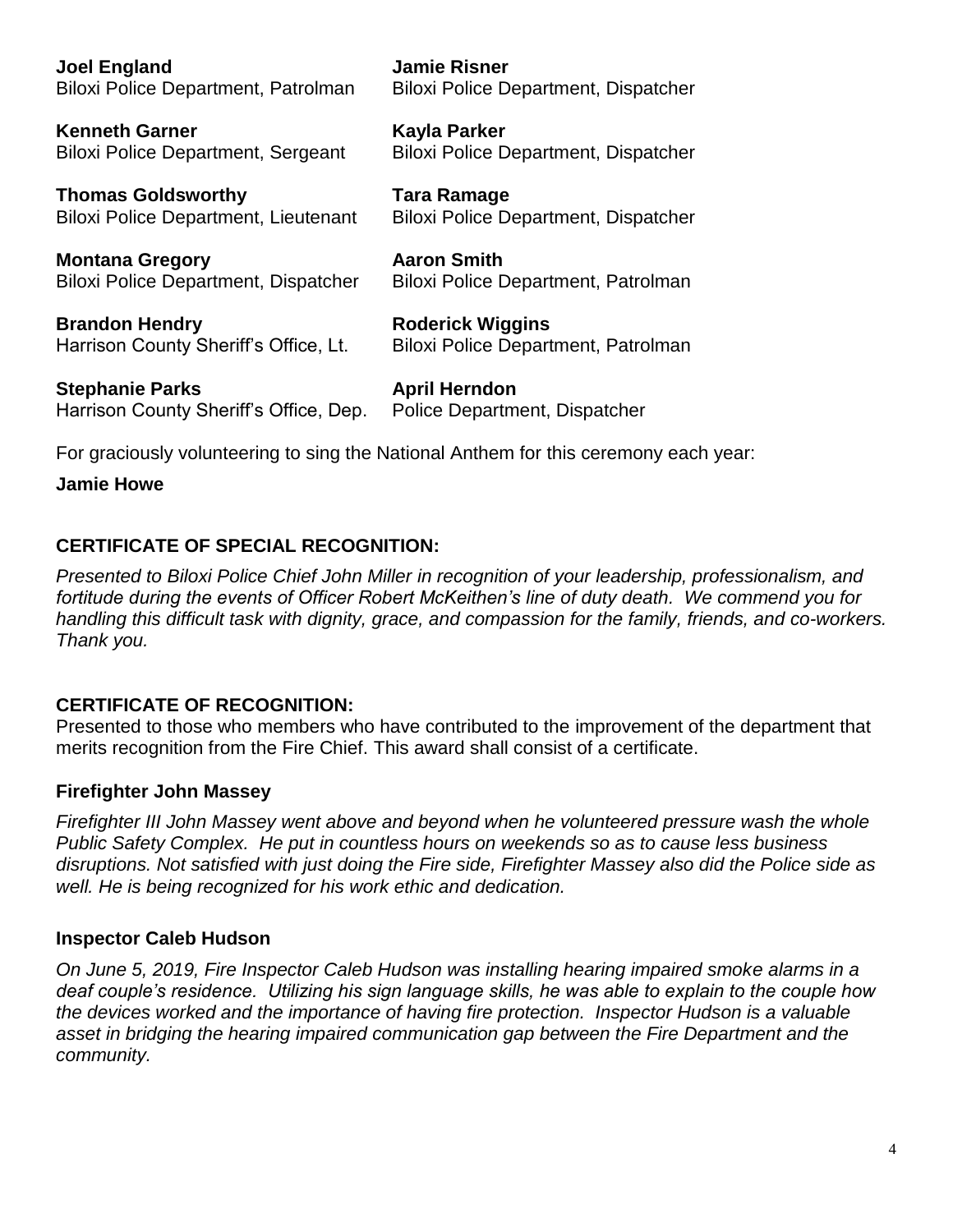### **Chief Joe Boney, Battalion Chiefs Tony McCormack and David Williams; Capts. Mike Downs, Matt Powell and Rodney Strickler; Firefighters Nick Allen, Bradley Blaylock, Daryle Bradley, Anthony McGee, Jesse Richard, and Eric Tanner**

*In the aftermath of Hurricane Michael in October of 2018, numerous personnel from the Biloxi Fire Department, in conjunction with the West End Hose Co. #3 Fire Museum, volunteered their time to travel to the Florida panhandle to help first responders there with cleaning, repair, and construction to residences. This group is being recognized for their dedication to service to others.*

#### **Inspectors Will Fairley, Caleb Hudson, Brian McLeod and Robert Powell; and Secretary Shelby Wescovich**

*The Fire Prevention Division works hard each year to plan, coordinate, secure donations, and conduct the Fire Academy for Kids summer camp. The camp, which is free of charge and open to children 7 -12 years of age, focuses on the importance of fire prevention and safety with activities combining fun with practical knowledge. As a result of Fire Preventions' hard work, the academy has grown in popularity and participation since its inception in 2011.*

### **Firefighter Joshua Yarbrough**

*On July 31, 2019, Firefighter III Joshua Yarbrough went above and beyond the call of duty to care and calm the fears of a young child during a response to an emergency incident involving the child's mother. Firefighter Yarbrough's professionalism and compassion on this call deserves recognition.*

### **Firefighter Travis Sexton**

*On his way into shift one morning, Firefighter II Travis Sexton came upon a motor vehicle accident involving two patients. He stopped to check on the two patients and assisted one with a forehead laceration to control bleeding. Firefighter Sexton remained with the patient and transferred care to Gulfport Fire Department once they arrived on scene. Firefighter Sexton deserves recognition for his commitment to serving others off-duty as well as on.*

## **Firefighters James Landry, Matthew Newton, Robert Romero**

*On April 19 2019, the crew of Station 1 received a call for help from a gentleman whose cat had been in a tree from the previous night, and the man was unable to get it to come down. The firefighters set up Truck 1 and went up to the cat, which came to the arms of Firefighter Newton, and brought it down. The cat was then returned to its owner, the gentleman's granddaughter, who was a 4 year old with special needs. These firefighters are being recognized for their compassion and dedication to serving others.*

#### **CERTIFICATE OF COMMENDATION:**

This certificate is awarded to members and/or citizens who have made a significant contribution to the Department and the City that merits recognition from the Fire Chief. This award shall consist of a letter and/or certificate.

Members who have retired receiving a Certificate of Commendation.

In recognition and sincere appreciation of your distinguished service and for the outstanding dedication you have provided to the Biloxi Fire Department.

Battalion Chief Anthony Murphy – 30 years Firefighter Keith Capehart – 28 years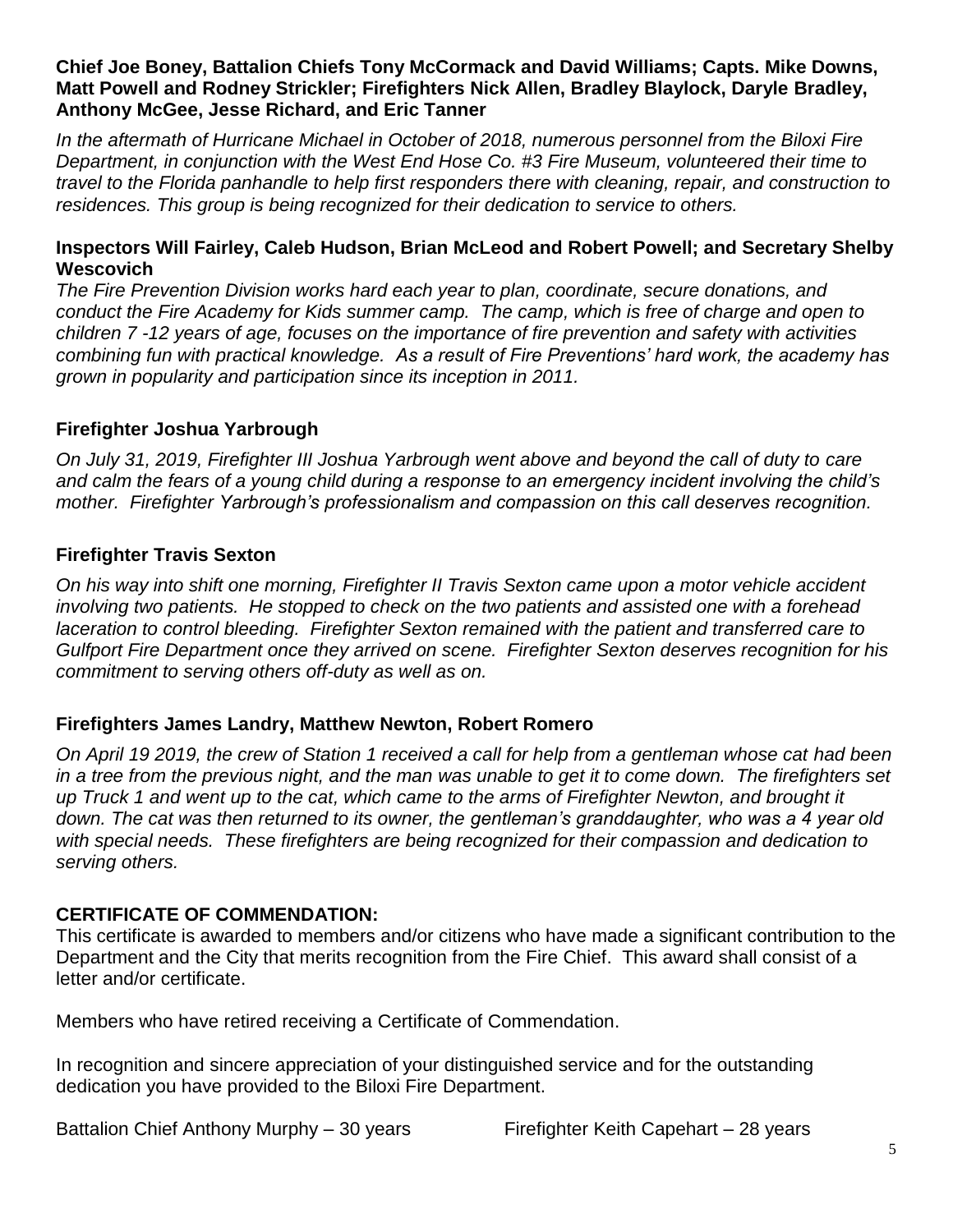Battalion Chief Michelle Crowley – 26 years Deputy Chief Jeffrey Merrill – 25 years Capt. Darren Parker – 24 years

Firefighter Dan Royal – 22 years Firefighter John Waltman – 22 years Firefighter Greg Jacquet – 19 years

Members and/or citizens receiving a letter and/or Certificate of Commendation are:

### **Firefighters Richard Martin, Ray Romero**

*On November 23, 2018, the crew of Engine 3 responded to an accident involving two pedestrians who had been struck by a vehicle. The crew quickly assessed the patients' injuries and provided care. The firefighters stayed by the side of each patient until they were loaded for transport by AMR to an area hospital. They are being recognized for their skills and professionalism during the performance of their duties.*

#### **Firefighters Nick Dubuisson, Josh McGoey, and John David Parker**

*On February 10, 2019, the crew of Engine 1 responded to a call involving a person in cardiac arrest. Once on scene, the firefighters found the patient on the floor not breathing and with no pulse. The crew immediately began to administer medical aid, attached an Automated External Defibrillator (AED), and also initiated CPR and breathing for the patient. The crew's efforts continued until AMR arrived on scene, and they assisted with packaging and transport of the patient. Two of the firefighters rode with AMR to the hospital and were able to get a pulse back on the patient. By the time the ambulance arrived at the hospital, the patient had a pulse and was breathing on her own again. Subsequently, the crew's quick actions and training greatly affected the outcome of the patient's survivability.* 

#### **Capt. Matt Powell, Firefighters Nick Allen, Matthew Bozeman, Brian Dawkins, Ken Morton, Jesse Richard, Donald Tillman and Mickey Worzella**

*On February 26, 2019, the crews of Engine 4, Truck 2, and Air 1 responded to a multiple vehicle head on accident requiring extrication of several patients. The crews split up and tackled both extrications at the same time; however, one patient took a total of 38 minutes to extricate. It was a very difficult*  task, and all crew members did numerous jobs to safely and effectively get the patient out of the *vehicle. These firefighter are being recognized for their skills, quick actions, and professionalism in performing their duties.*

#### **Firefighter Cory Mooney**

*Firefighter III Cory Mooney utilized his abilities to make numerous station repairs, including cleaning and flushing the station ice machine; repairing the commercial gas oven; replacing two bathroom ventilation fans; soldering and reassembling a headset from Engine 25; repairing emergency light controllers at the stations on Pass Road; and volunteering his time to participate on the apparatus board. Firefighter Mooney deserves recognition for taking initiative and making the workplace better.* 

#### **LONGEVITY RIBBON:**

Presented to those employees of the Biloxi Fire Department recognized for their commitment of 20 years or more of service to the City of Biloxi. This award shall consist of a uniform ribbon.

Members receiving a Longevity Ribbon are:

Boney, Joe 35 years Murphy, Anthony 30 years Murphy, Anthony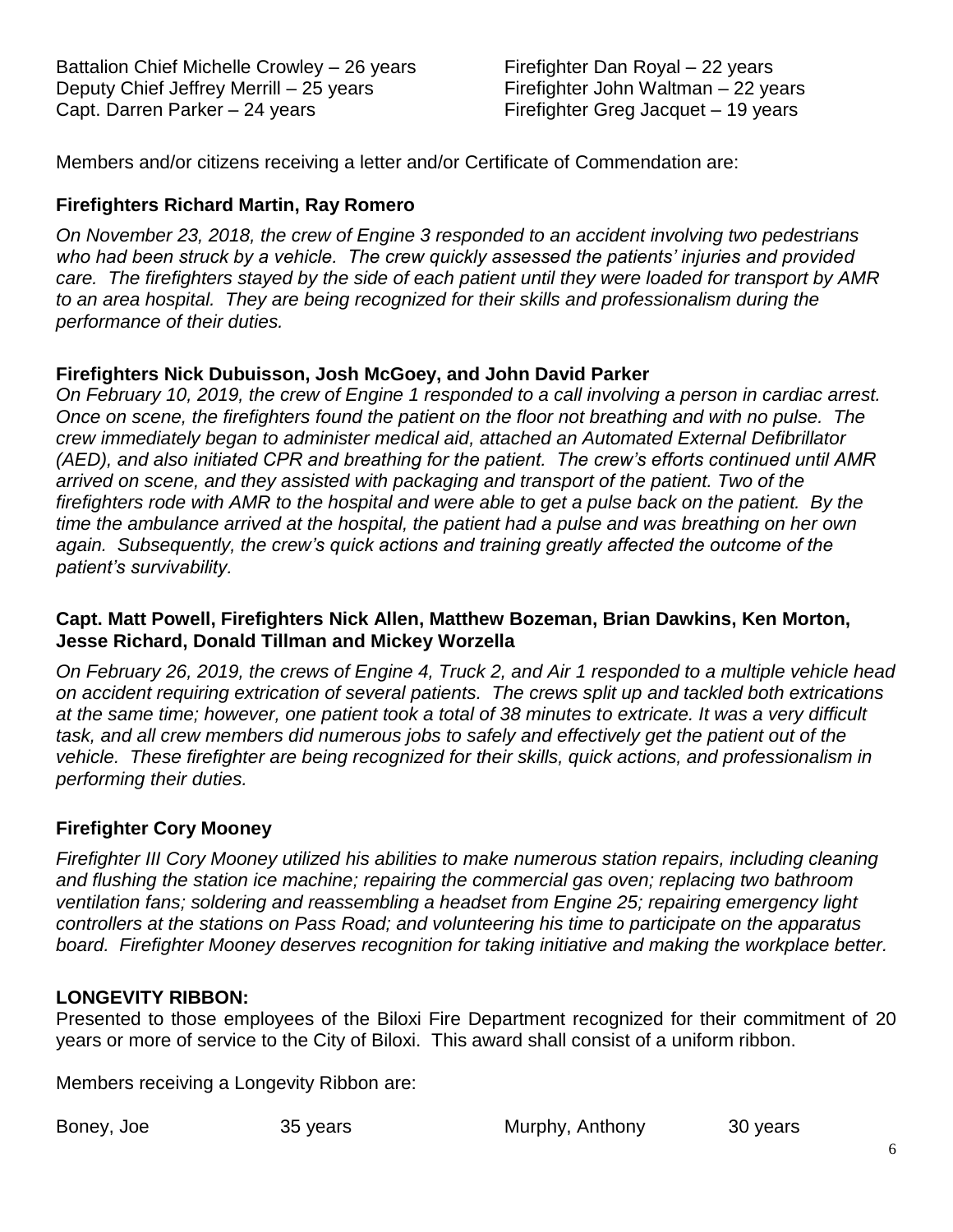| 30 years |
|----------|
| 25 years |
| 25 years |
| 20 years |
|          |

Davis, Jason 20 years Dunaway, Steven 20 years Rouse, Brian 20 years

### **UNIT CITATION RIBBON:**

Presented to those employees recognized as a functional unit who performed in a superior manner during an emergency incident. This award shall consist of a uniform ribbon and certificate. Members receiving a Unit Citation Ribbon are:

## **Battalion Chief Anthony Trosclair, Capt. Clay Courtney, Firefighters Ryan Byrd and Mark Dronet, Jr.**

*On June 19, 2019, the crew of Marine 1 responded to a victim in the water close to the Biloxi/Ocean Springs Bridge. Due to the tide, current, and the victim's distress and close proximity beneath the bridge, it took great skill and teamwork to maneuver Marine 1 safely in order to retrieve and get the unresponsive victim on board. Once onboard, Marine 1's crew placed the patient, who did have a pulse, in recovery position during transport back to shore. The crew then assisted AMR with the patient's transfer to an area hospital with the expectation of a full recovery. The crew's quick thinking, professionalism, and skill aided in the swift overall mitigation of the incident. Their conduct exemplifies the highest ideals of the Department in its commitment and dedication to the citizens and visitors of the City it serves.*

#### **Capt. Brian Rouse, Firefighters Gerry Thibodeaux and Bryan Williamson**

*On December 8, 2018, the crew of Engine 4 responded to a call for smoke detectors going off inside a residence where an elderly woman lived. Upon arrival, Engine 4's crew could smell smoke from inside the apartment and tried to make contact with the occupant, but with no success. They began to notice that the smoke was getting heavier, and they then decided to make forcible entry through the front door. The crew entered the apartment, which was filled with smoke due to a kitchen fire, and found the woman lying on the floor next to the couch. They safely removed her from the apartment and immediately began administering oxygen. The crew's skills aided in the swift overall mitigation of the incident. Their conduct exemplifies the highest ideals of the Department in its commitment and dedication to the citizens and visitors of the City it serves.*

#### **Deputy Chief Andy Mason, Captains Richard Conine, Charles Hawkins and Curtis Zeigler; Firefighters Joe Bates, Shane Breland, Brian Deas, Bryan Gipson, Timmy Groue, Joseph Gunter, Chad Leitenberger, Cody McDaniel, Charles Parker, Richard Parker, James Steed and William Sudduth** (search and rescue of lost person)

*On August 19, 2019, the crews of Engines 4, 5, 25, Truck 2, Rescue 1, and Marine 1 responded to a lost person incident being worked by Biloxi Police. Fire personnel utilized UTVs and requested helicopter assistance from Harrison County Sheriff's Department. The crews worked together to set up a Command Post, establish a perimeter, plot a grid search, and assist the police. The helicopter ultimately located the missing individual and one of the utility vehicles retrieved the person and returned him to safety. The skills of these crews aided in the swift overall mitigation of the incident. Their conduct exemplifies the highest ideals of the Department in its commitment and dedication to the citizens and visitors of the City it serves.*

## **FIREFIGHTER OF THE YEAR:**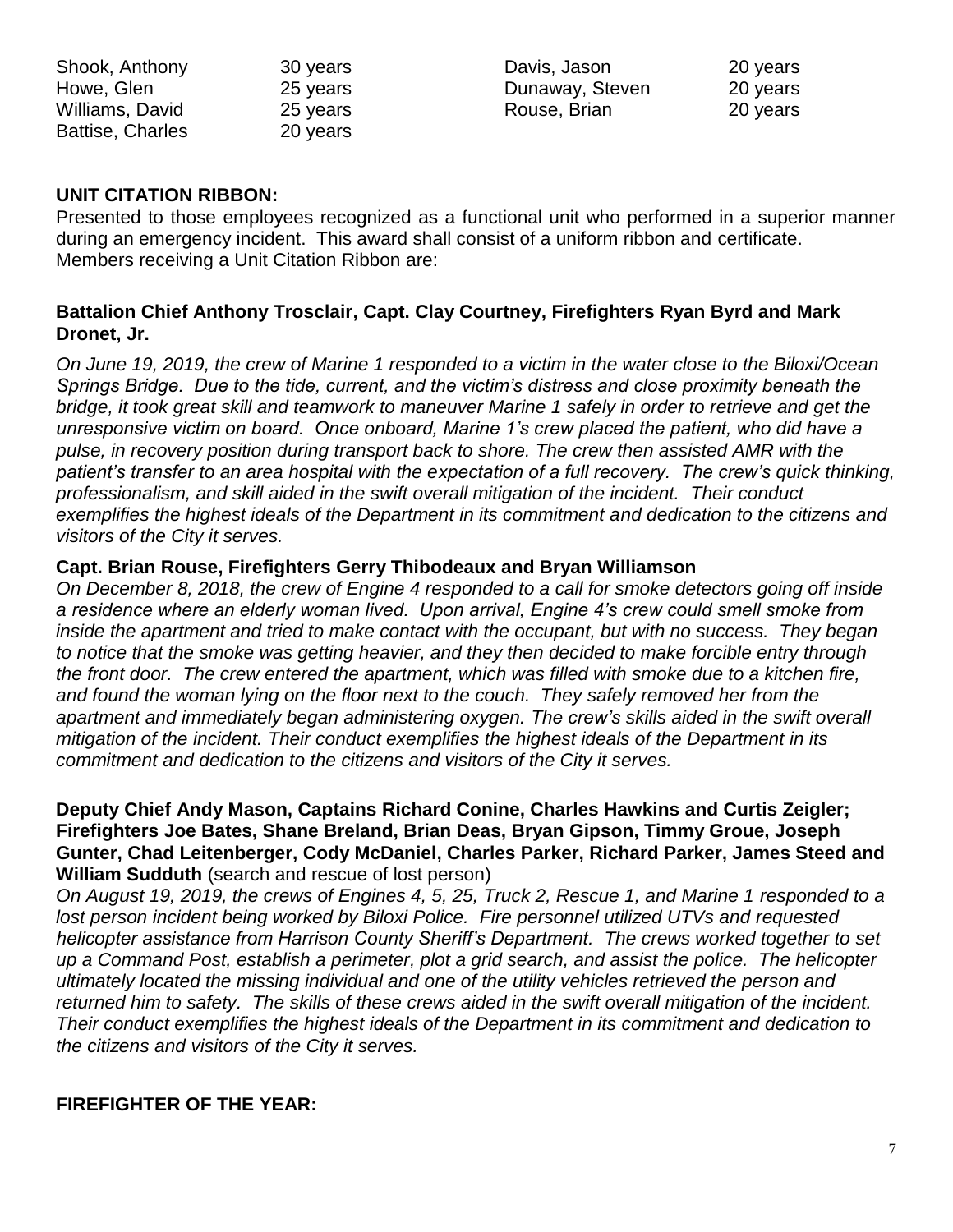Presented to those employees who have been awarded this citation by outside organizations. This award shall consist of a uniform ribbon and certificate.

Member(s) receiving recognition for being chosen as the Biloxi Elks Firefighter of the Year are:

**Capt. Jeff Walden, Firefighters Joe Bates, Brian Capehart, Nick Dubuisson**, **and Mark Seymour** *On July 7, 2018, the crews of Engine 8 and Air 1 responded to a head-on collision involving two motor vehicles on Old Hwy 67 which left both vehicles in a ditch. One vehicle landed on the driver's side; fortunately, the driver was able to exit the vehicle. The driver of the other vehicle, however, was trapped and required extrication. The patient sustained a broken arm, and both legs were entangled under the dash. Both the position of the vehicle in the water and a steep ravine made for a challenging rescue. Yet the quick actions of the crews resulted in a swift mitigation of the incident as well as a positive outcome for the injured patient. Their actions represent the caring and dedication that best reflects the Biloxi Fire Department's commitment to providing service to others.* 

**The recipients of the following Firefighter of the Year Award for Keesler Federal Credit Union's 1st Responders Annual Award will also be receiving the Biloxi Fire Department's Significant Event Ribbon:** These awards shall consist of a uniform ribbon and certificates. Presented to those employees who were a member of the Biloxi Fire Department during the event and who participated in the event. Members receiving this recognition are:

## **Battalion Chief David Williams, Capt. Rodney Strickler, Firefighters Nick Allen, Shawn Battise, Jacob Fairley, Ronald Garcia, Justin Lopez, John Parker, and Jake Vuyovich**

*On Sunday, May 5, 2019, the B shift crew of Central Fire Station #1 responded to a call for officer down in front of the Public Safety Center and a possible active shooter nearby. That officer was Officer Robert McKeithen. The crew immediately assessed the officer and assumed CPR and medical treatment, focusing on the patient's care without thinking of their own safety. Even in the face of a dire situation the firefighters never let the events deter them from their duty. After the patient was transported to the hospital, the crew stayed on scene and provided lighting and equipment to assist police with their investigation. Their actions represent the highest ideals of the Biloxi Fire Department's commitment to providing service to others.* 

## **LIFE SAVING AWARD MEDAL/RIBBON:**

Presented to those employees recognized for this specific citation. The Life Saving Award may be granted to any member of the department for a fire or non-fire emergency who rendered services that directly resulted in the saving of a human life or lives. This award shall consist of a medal, uniform ribbon, and certificate.

Member(s) receiving this award is/are:

## **Capt. Brian Rouse and Firefighter Bryan Williamson**

*On December 8, 2018, the crew of Engine 4, responded to a call for smoke detectors going off inside a residence where an elderly woman lived. Upon arrival, Engine 4's crew could smell smoke from inside the apartment and tried to make contact with the occupant, but with no success. They began to notice that the smoke was getting heavier, and they then decided to make forcible entry through the front door. The crew entered the apartment, which was filled with smoke due to a kitchen fire, and found the woman lying on the floor next to the couch. They safely removed her from the apartment and immediately began administering oxygen. Capt. Brian Rouse and Firefighter Bryan Williamson demonstrated crucial life-safety skills which insured a positive outcome in the life of the*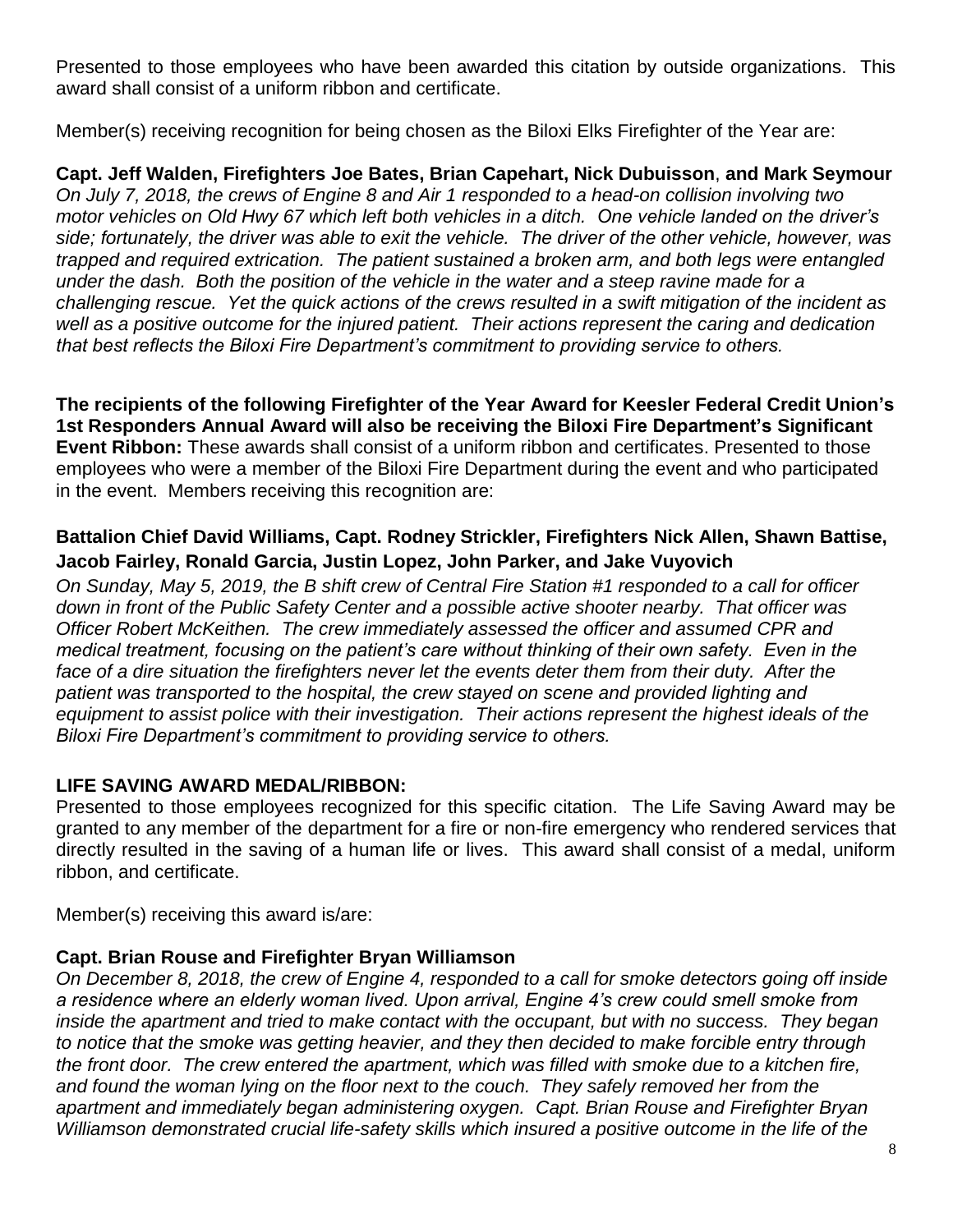elderly patient, and their conduct exemplifies the highest ideals of the Department in its commitment *and dedication to the citizens and visitors of the City it serves.*

## **MEDAL OF MERIT:**

Presented to those employees recognized for this specific citation. The Medal of Merit may be granted to any member of the department who has demonstrated an extreme degree of skill or professionalism; or for an outstanding accomplishment that brought credit to the Fire Department; or who consistently displays excellent skills, attitude, and professionalism in the performance of his/her duties. This award shall consist of a medal, uniform ribbon, and certificate.

## **Firefighters Wesley Gillespie, Bryan Hall, and Charles Meadows**

*On August 24, 2019, the crew of Marine 3 responded to an incident involving a diving victim in the water near Grasshopper Island in Biloxi Back Bay. Once on scene, the crew quickly assessed the patient. They packaged him on a backboard with a headboard, loaded him for transport to the launch, and assisted in loading the patient onto a Life Flight that was waiting to take him to an area hospital. It was later learned that the patient had suffered a crushed vertebrae, and if not for the quick and correct handling of the patient, the outcome could have been very different. Because of the training and skills of the crew, the patient is expected to make a full recovery. Their actions exemplify the highest ideals of the Department in its commitment and dedication to the citizens and visitors of the City it serves.*

### **Firefighter Justin Lopez**

*Firefighter Justin Lopez has volunteered countless hours in working to rebuild the Hurricane Camille Memorial. He also organized a fund raiser to benefit the family of fallen Biloxi Police Officer Robert McKeithen which raised over \$40,000. He also organizes and coordinates the annual local Tunnel to Towers 5k run and stair climb to raise money in memory of the fallen firefighters of 9/11. Firefighter Lopez consistently goes the extra mile on numerous projects, always exhibiting a can-do attitude and high degree of professionalism. His accomplishments represent the highest ideals of the Biloxi Fire Department of service to the community we serve.*

#### **Firefighters Jacob Fairley, Jeremy Fowler, Josh McGoey, and John Parker**

*On August 10, 2019, the crews of Engine 1 and Rescue 1 were dispatched to a single vehicle accident. Upon arrival, the crews found the vehicle had sustained heavy damage, and the driver was unresponsive and trapped inside. Due to the severe damage of the vehicle and how the victim was entangled, it was a very tedious and challenging extrication. The crews worked tirelessly as a team, taking turns with each other to avoid exhaustion. The jaws and cutters were utilized with great care due to the close proximity of the victim's limbs. All members exhibited a high degree of skill and professionalism, and their actions exemplify the highest ideals of the Department in its commitment and dedication to the citizens and visitors of the City it serves.*

#### **MEDAL OF BRAVERY:**

Presented to those employees recognized for this specific citation. The Medal of Bravery may be granted to any member of the department who distinguish themselves for an act which exhibits disregard for personal safety in an effort to save lives and property. This will be considered for members acting above and beyond the call of duty and within safe operating policies and procedures of the Biloxi Fire Department. This award shall consist of a medal, uniform ribbon, and certificate.

Members receiving the Medal of Bravery award are: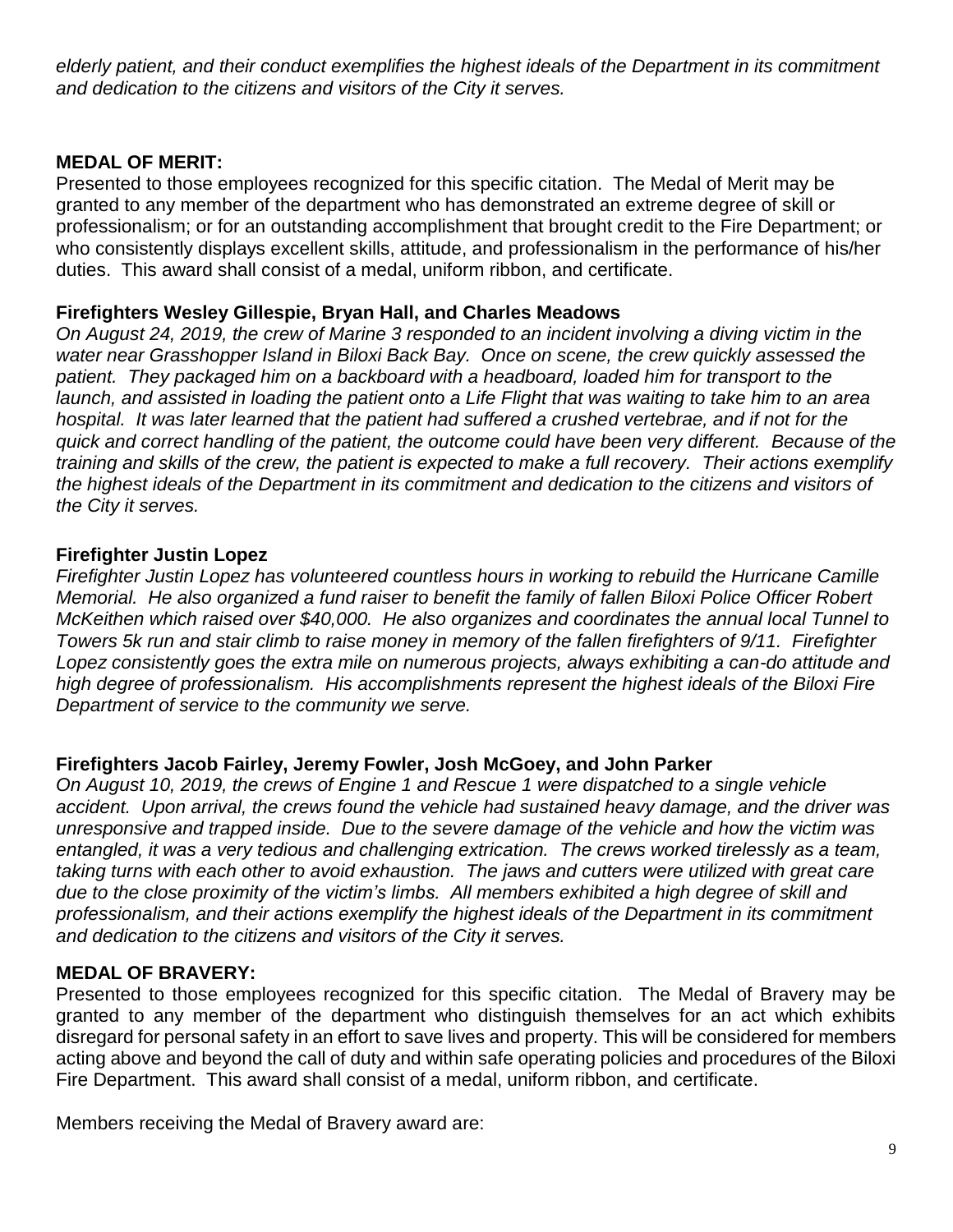#### **Firefighter Mark Dronet Jr.**

*On June 19, 2019, the crew of Marine 1 responded to a victim in the water close to the Biloxi/Ocean Springs Bridge. Due to the tide, current, and the victim's distress and close proximity beneath the bridge, it took great skill and teamwork to maneuver the boat safely in order to retrieve and get the unresponsive victim on board. Firefighter Mark Dronet displayed remarkable water rescue skills by jumping into the water to retrieve the unresponsive victim and then pulling him onboard Marine 1. The patient did have a pulse, and back onshore, the crew assisted AMR with the patient's transfer to an area hospital with the expectation of a full recovery. Firefighter Dronet demonstrated exceptional courage and skill in a hazardous situation which resulted in the saving of a life. His conduct exemplifies the highest ideals of the Department in its commitment and dedication to the citizens and visitors of the City it serves.*

### **PHIL MCCABE 5 BUGLE AWARD (THE CHIEF'S AWARD):**

Presented to those employees recognized for this specific citation. Phil McCabe was the first Chief of the Biloxi Fire Department (Sept. 1883 - Sept. 1894). He helped to organize the first fire company, Volunteer Fire Co. No. 1, which formed on September 19, 1883--the time generally considered to be the beginning of the Biloxi Fire Department.

The Phil McCabe 5 Bugle Award may be granted to any member of the department who models the mission and vision of the department, exemplifies the departmental values of Strength, Honor, Excellence, Dedication, and Service, and lives the Department Motto "*Always Ready with Willing Hearts.*" The selection will be at the sole discretion of the Fire Chief based on observed behavior and attitude during the previous year. This award shall consist of a medal, uniform ribbon, and certificate.

#### **Comments from Chief Boney:**

As firefighters we can generally define our careers by one specific event, for me it was an early October morning in 1986, the events of that day I believe have shaped and defined my career. The lessons I learned from the events of that day galvanized for me the dedication and experience required to do this job.

I know that this year's recipient of the Phil McCabe award would agree, and while I do not know if a specific event affected him in the same way, I would suspect it did, and if I had to guess I would say that the events we experienced together in the aftermath of Hurricane Katrina would be a good example.

As his battalion Chief for many years, we experienced many life-changing events. On more than one occasion I was directly responsible for placing him and his crew's life at risk. And while it is hard to explain unless you experience it, when people share a life-and-death experience there is a bond that can never be broken. As he has advanced through the ranks, he was tasked with the same responsibility -- and I might add he has excelled.

I can say our relationship has not always been a walk in the park. There were many times when he would make me so damn mad I did not want to see his face, but then there were other times when I was happy to hear his voice crackle over the radio, just so I could breathe again. There were times when I would cringe just to answering the phone, when he would call me during the course of the shift. Like the time he called me and advised that one of his firefighters had been thrown in the brig at Keesler, or another time during the crazy days in the immediate aftermath of Katrina, advising me that a member had just been taken away in a military vehicle by two gun-toting MP's. they were both misunderstandings and eventually worked out. Mayor, our Keesler Cousins, I can assure you, are